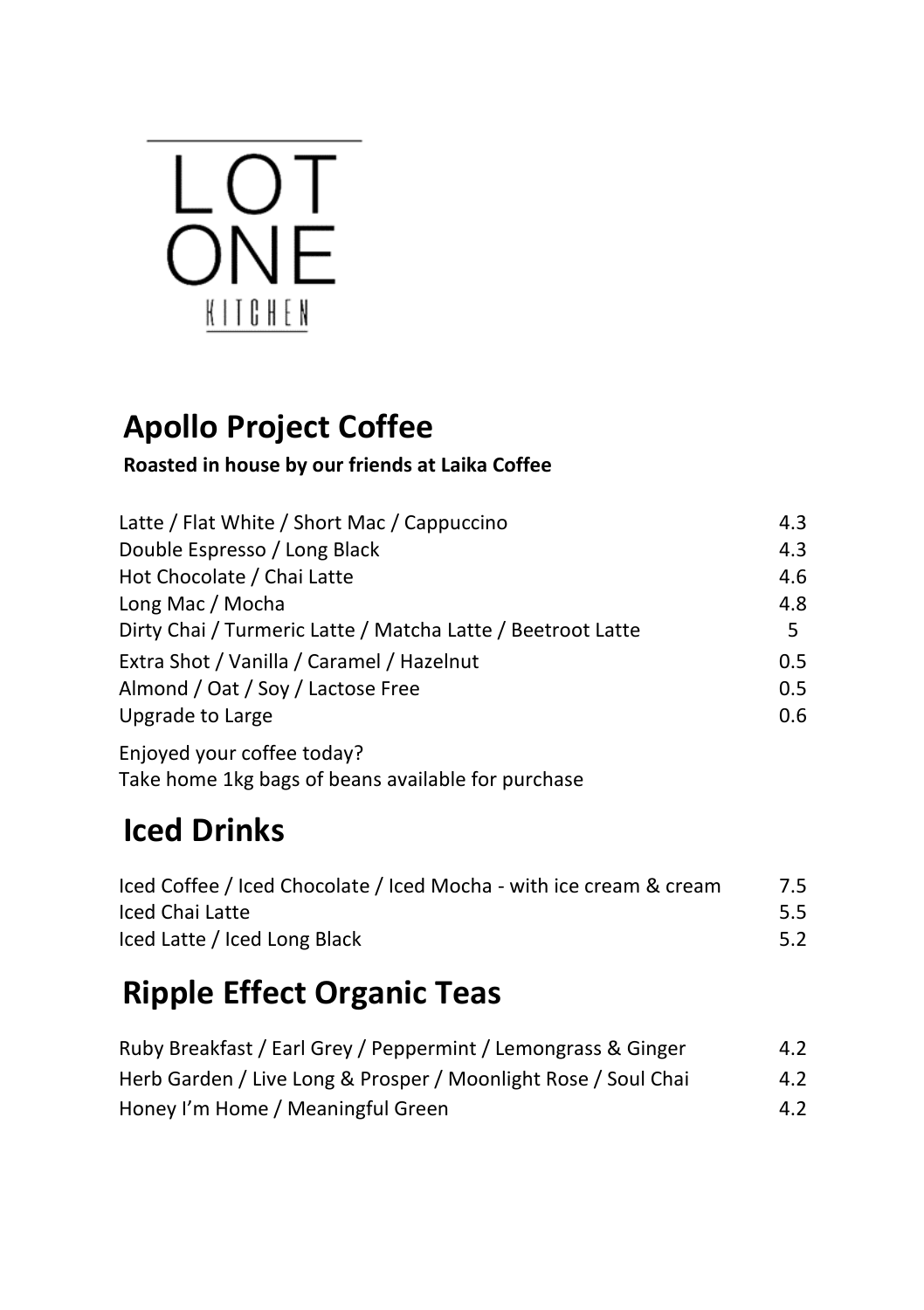#### **Smoothies**

| <b>Butter ya Peanut</b>                                                                   | 9 |
|-------------------------------------------------------------------------------------------|---|
| Banana, cacao, honey, dates, peanut butter, milk                                          |   |
| Glow ya Greens                                                                            | 9 |
| Spinach, pineapple, turmeric, banana, chia seeds, coco water                              |   |
| Berry ya Blues<br>Blueberries, strawberries, raspberries, banana, honey, yoghurt, milk    | 9 |
| <b>Milkshake</b> - with ice cream & cream<br>Vanilla / Strawberry / Honeycomb / Chocolate | 7 |
|                                                                                           |   |

#### **Cold Pressed Juice**

**Straight Up Orange 8 Nojito**  Apple, lime, mint 8.5 **Wondermelon** Watermelon, apple, strawberry 8.5 **Life's A Beach**  Pineapple, mango, orange, passionfruit, apple 8.5 **Tropikale**  Kale, lemon, apple 8.5 **Dr Beets**  Beetroot, apple, celery 8.5 **Power Punch**  Apple, lime, pineapple, carrot, ginger, pear 8.5

#### **Paul's Kombucha**

| Pineapple & Cinnamon     |  |
|--------------------------|--|
| Wild Blueberry & Vanilla |  |
| Ginger & Turmeric        |  |

## **Soft Drinks**

| Coke / No Sugar Coke / Lemonade                     | 4.5 |
|-----------------------------------------------------|-----|
|                                                     |     |
| Lemon, Lime & Bitters / Fire Engine                 | 4.5 |
|                                                     |     |
| Blood Orange / Flamin' Ginger Beer / Soda / Tonic   | 4.5 |
|                                                     |     |
| Sparkling Mineral Water / Still Mineral Water 750ml | 6.5 |
|                                                     |     |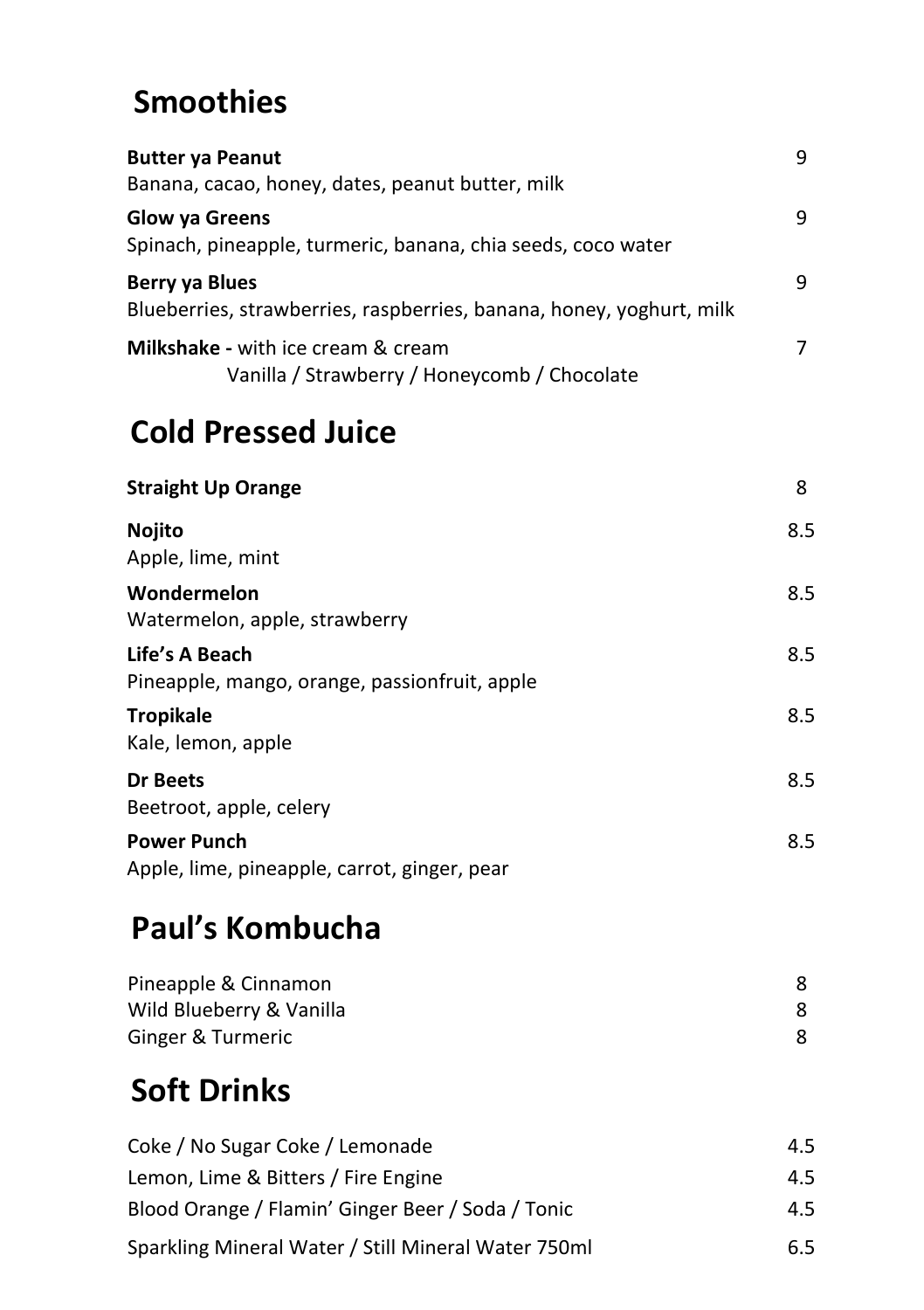## **White Wine & Sparkling**

| Baby Doll Sauvignon Blanc<br>Marlborough, NEW ZEALAND                                     |      | 46. |
|-------------------------------------------------------------------------------------------|------|-----|
| Domaine Naturaliste Sauvignon Blanc Semillon<br>Margaret River, WESTERN AUSTRALIA         |      | 48  |
| Flametree Chardonnay                                                                      | 11.5 | 48. |
| Margaret River, WESTERN AUSTRALIA<br>Kaapzicht Chenin Blanc<br>Stellenbosch, SOUTH AFRICA |      | 46  |
| Swings & Roundabouts Sparkling<br>Yallingup, WESTERN AUSTRALIA                            | 11   | 46  |
| Pasqua Vini Romeo & Juliet Prosecco<br>Treviso, ITALY                                     | 12   | 50. |

#### **Red Wine & Rosé**

| The Sum Shiraz<br>Denmark, WESTERN AUSTRALIA                         | 10.5 | 46 |
|----------------------------------------------------------------------|------|----|
| Mr Riggs "Outpost" Cabernet Sauvignon<br>Coonawarra, SOUTH AUSTRALIA |      | 48 |
| El Gringo Tempranillo<br>Castilla, SPAIN                             |      | 46 |
| <b>3drops Pinot Noir</b><br>Mount Barker, WESTERN AUSTRALIA          |      | 52 |
| Bouchard Aine' & Fils Rosé<br><b>Beaune, FRANCE</b>                  | 11.5 |    |
| Hugh Hamilton "The Floozie" Rosé<br>McLaren Vale, SOUTH AUSTRALIA    |      | 48 |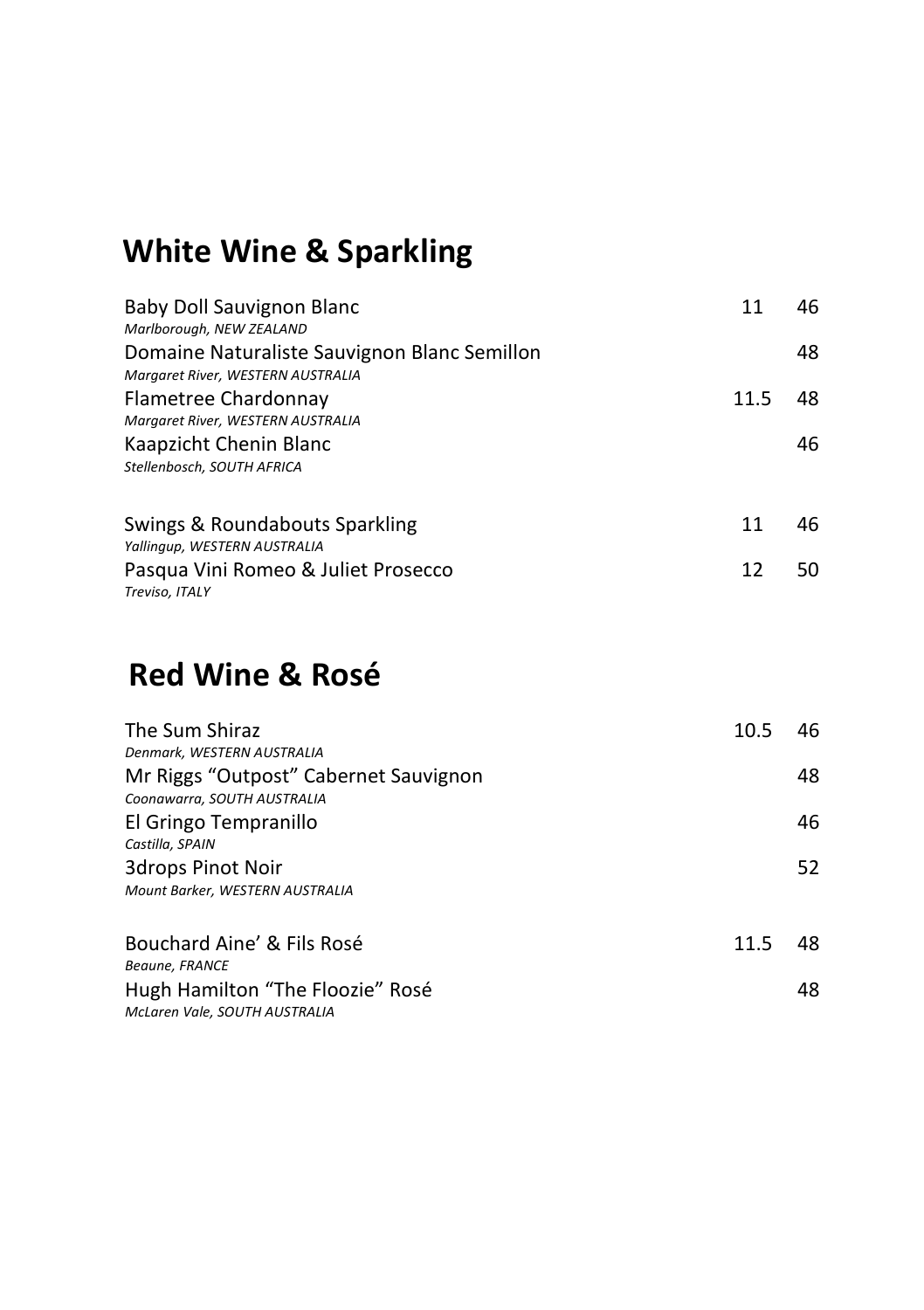#### **Cocktails**

| <b>Mimosa</b><br>Italian Prosecco & choice of cold pressed juice, served with a strawberry<br>The OJ / Watermelon               | 11 |
|---------------------------------------------------------------------------------------------------------------------------------|----|
| <b>Bloody Mary</b><br>42 Below vodka, Worcestershire sauce, tabasco, smoked paprika, celery,<br>lemon, tomato juice             | 16 |
| <b>Espresso Martini</b><br>42 Below vodka, Kahlúa, De Kuyper Crème de Cacao, caramel liqueur, double<br>shot of coffee          | 18 |
| <b>Aperol Spritz</b><br>Aperol, Italian Prosecco, soda water & fresh orange                                                     | 16 |
| <b>Elderapple Spritz</b><br>St Germain elderflower liqueur, Italian Prosecco, apple, lime, cucumber & mint                      | 17 |
| <b>Pavlova Fizz</b><br>Old Young's Pavlova vodka, Italian Prosecco, peach, cranberry, blueberry &<br>strawberry                 | 17 |
| <b>Passionfruit Mojito</b><br>Bacardi Blanco rum, splash of sugar, soda, fresh lime & mint                                      | 16 |
| <b>French Greyhound</b><br>St Germain elderflower liqueur, 42 Below vodka, grapefruit & rosemary                                | 16 |
| <b>Charlie Chaplin</b><br>Hayman's sloe gin, apricot brandy, splash of sugar & squeeze of lime                                  | 17 |
| <b>Raspberry Margarita</b><br>Chambord, Cenote Blanco tequila & Cointreau with fresh lime, a splash of<br>sugar & raspberry rim | 18 |
| 'Limon-', Lime & Bitters<br>Manly Spirits Co. Limoncello, Angostura bitters, lemonade & fresh lime                              | 16 |
| <b>Bombay &amp; Blueberries</b><br>Double measure & dry tonic, served with orange & blueberries                                 | 16 |